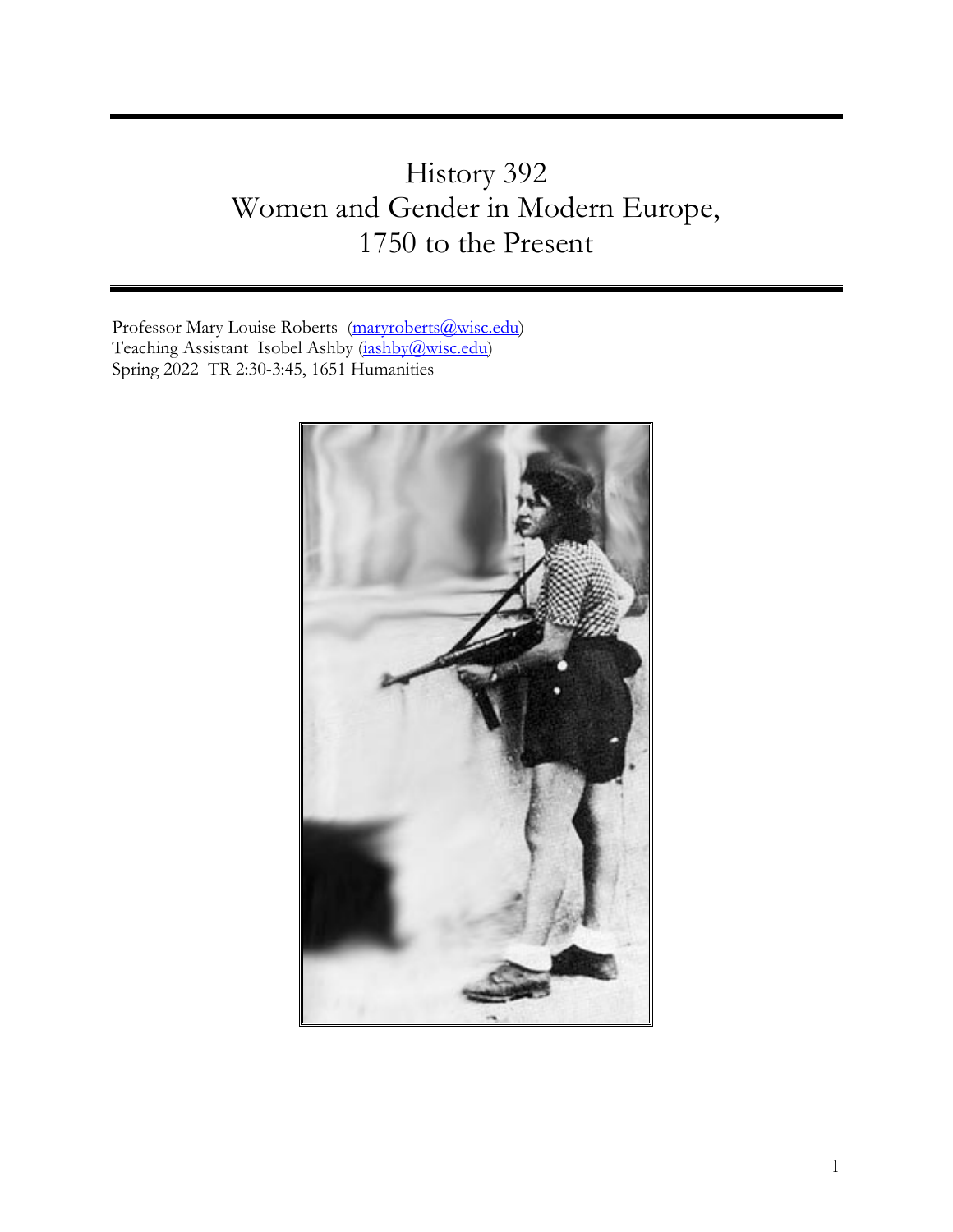**Description:** This course is a survey of women's lives from the mid-seventeenth century to the present in Europe. It focuses equally on the ways in which gender constructed power and identity in all spheres of life during this period, including work, politics, science, Empire-building and war. In the first part of the course, we focus on the creation of the domestic model established in the wake of the twin revolutions. This model, which dictated that a woman's "natural" role was domestic and maternal, was primarily middle-class. Working-class women dealt with a whole other set of expectations concerning love and work. In the second part of the course, we focus on a diversity of ways in which women throughout the nineteenth century subverted this domestic model, not only through organized politics such as feminism, but also through unconventional sexual behavior, female "exceptionality," and the opportunities provided by a growing urban, consumer culture. In the final part of the course, we study women and war, more specifically the roles played by women on the battlefront and the home front, and the way in which total war undermined certain gendered constructions of politics and work. Still another important theme will be sexuality, including the medical insistence on one "true" sex, the construction of race through sexuality, the creation of a homosexual identity, and the sexual revolution of the 1960s.

Goals: By the end of the class, students should understand the daily activities, activism and achievements of women in Europe from the  $18<sup>th</sup>$  century to present day; and the emergence of modern gender norms and the role of gender in European politics and culture. The students should have developed the following skills: how to interpret historical primary sources and write about them within a specific historical context; how to critically analyse gender issues in the past as well as in our contemporary world.

# **Requirements:**

Attendance and Participation in all Lecture and Section Discussions (20%) Two short papers, due **February 18** and **April 22** (15% and 20%) One midterm in-class exam : **March 10**–Essay and Multiple Choice (20%) One final exam: **May 5-7:** Essays and Multiple choice (25%)

| Excellent (90-100)                                                                                                                                             | Good (80-90)                                                                                                      | Competent (70-80)                                                                                                                                                | Inadequate (60-70)                                                                                                                                  | Fail $(0-60)$                            |
|----------------------------------------------------------------------------------------------------------------------------------------------------------------|-------------------------------------------------------------------------------------------------------------------|------------------------------------------------------------------------------------------------------------------------------------------------------------------|-----------------------------------------------------------------------------------------------------------------------------------------------------|------------------------------------------|
|                                                                                                                                                                |                                                                                                                   |                                                                                                                                                                  |                                                                                                                                                     |                                          |
| -Mastery over<br>readings and<br>previous<br>discussion<br>-Explores<br>questions<br>rigorously<br>-Comes to class<br>with<br>interpretations and<br>questions | -Knows readings<br>well<br>-Consistent<br>preparation and<br>involvement<br>-Offers analysis of<br>texts in class | -Basic grasp of<br>reading<br>-Mostly offers<br>facts or surface-<br>level<br>interpretations<br>-Contributes when<br>called upon but<br>not actively<br>engaged | -Insufficient<br>command of<br>reading<br>-Attempts to<br>contribute facts or<br>interpretations<br>when called but<br>unable to offer<br>substance | -Uninvolved<br>-Unexcused<br>-Disruptive |
| -Engages others                                                                                                                                                |                                                                                                                   |                                                                                                                                                                  |                                                                                                                                                     |                                          |

Discussion Participation and Moderation Rubric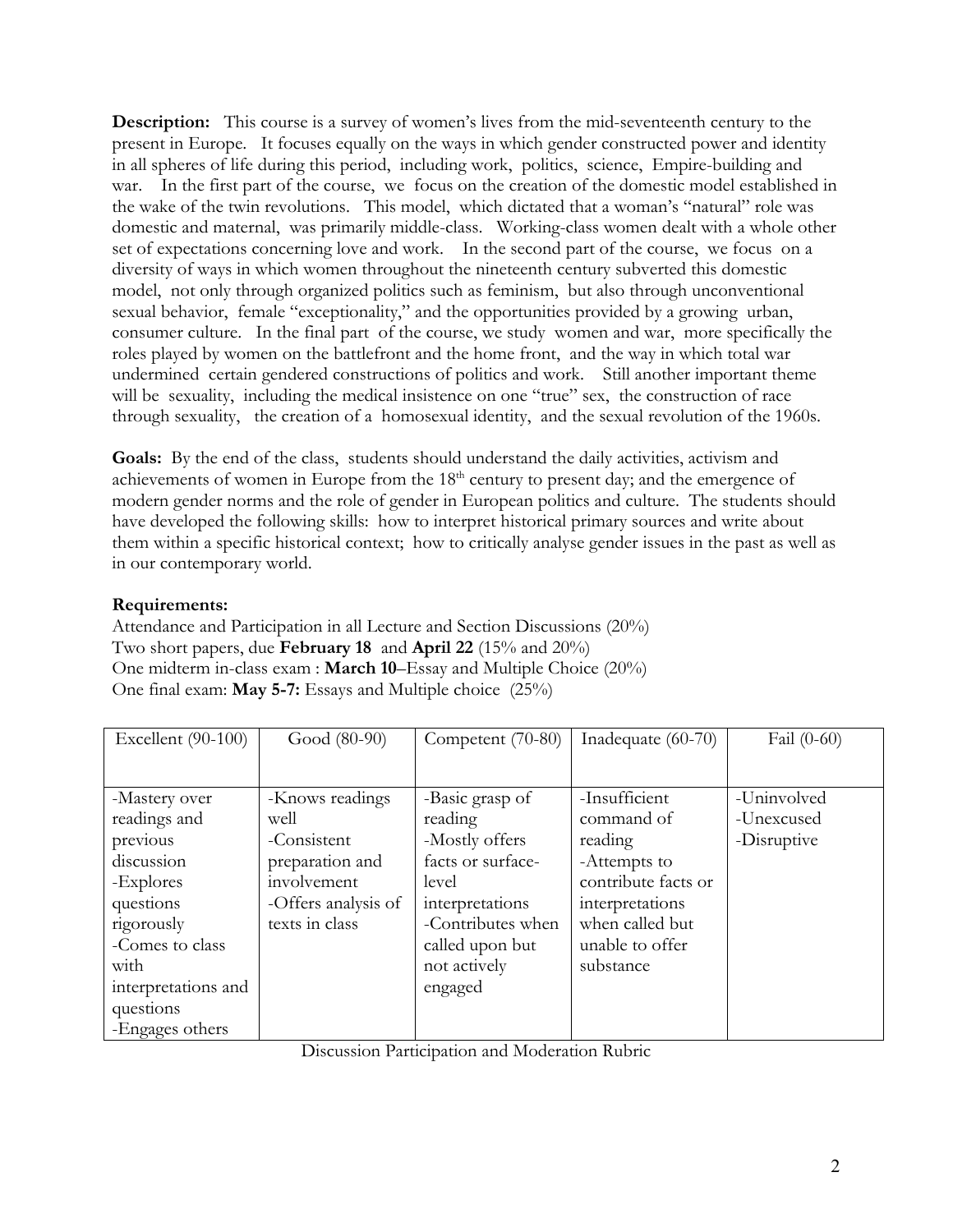#### **Books to Purchase:**

Lucie Aubrac, *Outwitting the Gestapo*  Vera Brittain, *Testament of Youth*  Colette, *The Vagabond* Michel Foucault*, Herculine Barbin* Heda Kovaly, *Under a Cruel Star* Crais and Scully, *Sara Baartman and the Hottentot Venus*

### **Additional Materials:**

Shorter readings are on Canvas class website FILM **"Suffragette"** available on Canvas

#### **CLASS SCHEDULE:**

# **I. INTRODUCTION**

#### **Week One**

- 1.25: What is Gender History?
- 1.27 Women's Lives in 1750—the Patriarchal Model

Readings:

Paisley Currah and Lisa Moore, "We won't Know who you are" Canvas New York Times articles

# **II. THE DOMESTIC SYSTEM**

# **Week Two: The Patriarchal Model and its Transformation**

- 2.1 The Enlightenment and Science
- 2.3: The French Revolution and Liberal Feminism

Readings:

Walter Laqueur, "Discovery of the Sexes," Chapter Five, *Making Sex,* pp.149-192. Londa Schiebinger, "Skeletons in the Closet: The First Illustrations of the Female Skeleton in Eighteenth-Century Anatomy" Canvas

#### **Week Three: The Impact of the Revolutions**

- 2.8 The Transformation in Women's work
- 2.10 The Domestic Ideal
	- Readings:

Rousseau, "Emile," excerpt

"Declaration of the Rights of Man"; Olympe de Gouges, "Declaration of the Rights of Women"; and "The National Convention Outlaws Clubs and Popular Societies of Women" all on Canvas

Mary Wollstonecraft, A Vindication of the Rights of Woman, Chaps. 2, part of 5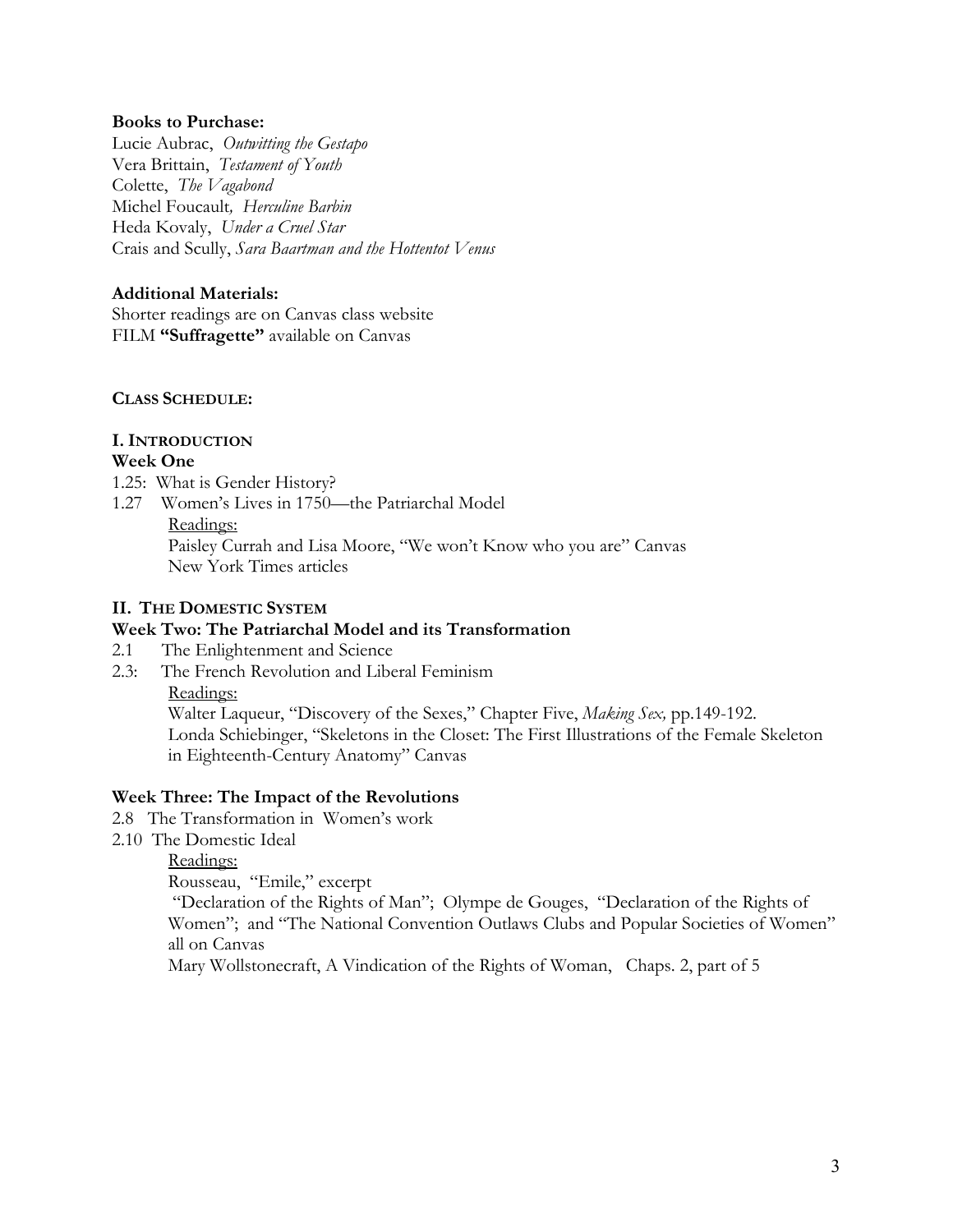#### **Week Four: Domesticity and Class**

2.15 Motherhood, Prostitution and the Working Class Woman

2.17 Sexuality/Sexual Orientation

Readings:

"Textile Workers in Leeds and Nottingham," "Women Miners in the English Coal Pits," Friedrich Engels, *The Condition of the Working Class in England,* excerpts, all in Canvas Florence Nightingale, *Cassandra,* on Canvas Friedrich Engel, "Bourgeois Marriage" Canvas

#### **Friday February 18 FIRST PAPER DUE**

#### **Week Five: Sexuality and Race**

- 2.22 : Orientalism
- 2.24: Gender, Nationalism and Empire
	- Readings:

Josephine Butler, "The Double Standard of Morality," (The *Philanthropist,* 1886) Canvas William Acton, "Want of Sexual Feeling in the Female" and "Causes of Prostitution" Canvas Foucault, *Herculine Barbin*

# **II. RESISTANCE TO THE DOMESTIC SYSTEM**

#### **Week Six: Race and Politics**

- 3.1 Feminism
- 3.3. Militant Feminism

Readings:

Crais and Scully, *Sara Baartman and the Hottentot Venus,* Chaps. 1-6 Movie: "Suffragette" Canvas

#### **Week Seven: Working the Margins**

3.8 Exceptional Women

#### 3.10: **MIDTERM EXAM**

Readings: Lytton Strachey, "Florence Nightingale," from *Eminent Victorians* ®

#### **SPRING VACATION MARCH 14-18**

#### **Week Eight : Fin-de-siècle Transformations**

- 3.22: The New Woman
- 3.24 Urbanization/Consumption Readings: Colette, *The Vagabond*